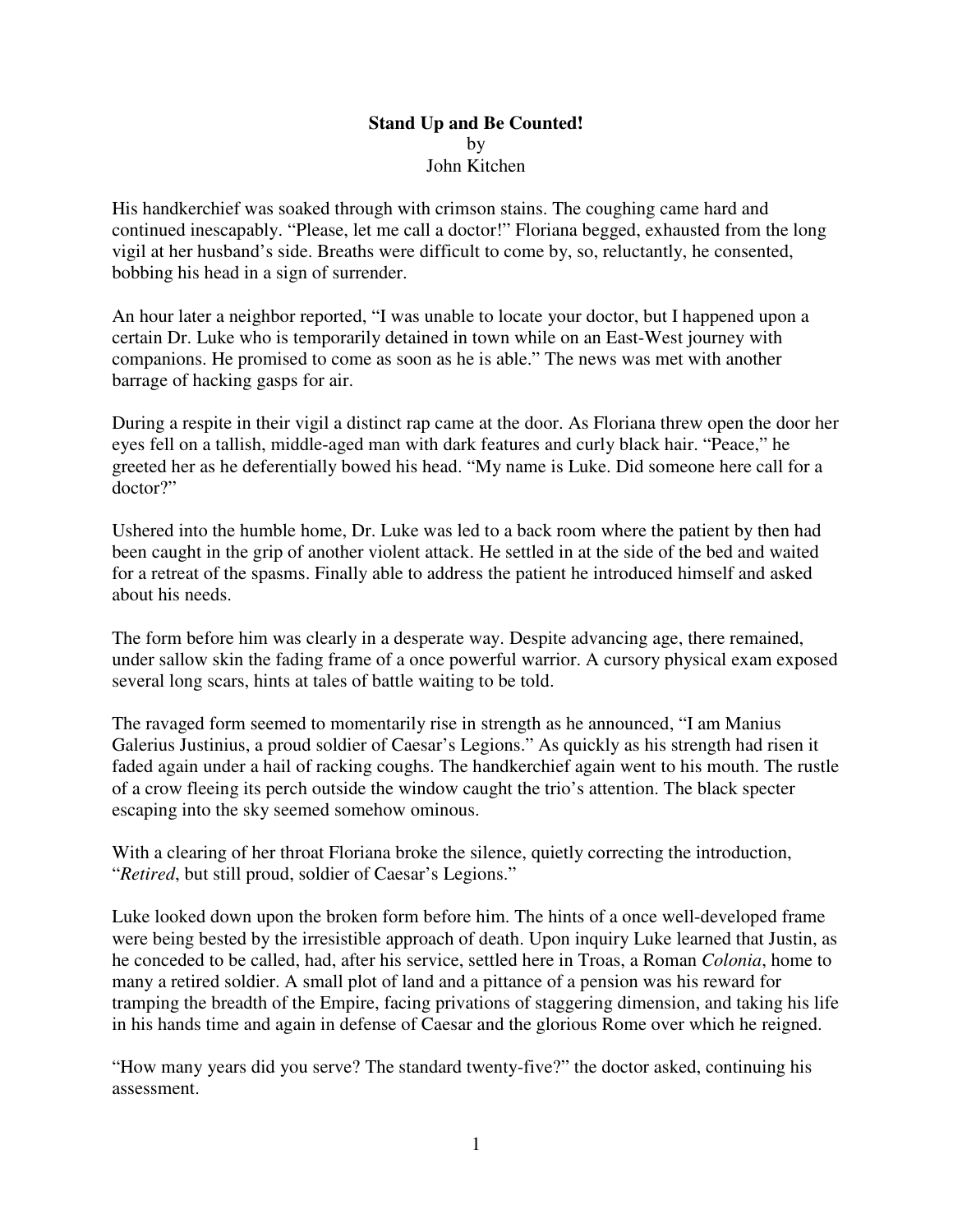"Yes, twenty-five, and then seven more just for good measure."

Trying to appear clinical and unaffected, Dr. Luke asked, "What has your personal physician told you of your condition?"

Justin cast a glance at Floriana. When their eyes met, hers fell to the floor. Luke followed their non-verbal exchange and then his eyes met again with Justin's just as he burst into another spasm.

Again mopping his mouth dry, Justin said, "A tumor. Somewhere in the lungs."

Now it was Dr. Luke's eyes that fell to the floor. "And his prognosis?"

Silence. All eyes on the floor. Floriana was the one finally to break the awkward silence. In a soft voice she whispered, "Incurable."

"A time-frame?"

Justin took up the question, "Impossible to be certain, but less than three months; perhaps one."

Dr. Luke absorbed the news. The cold chill of despair that had settled upon the home now threatened to rush down his spine.

"I have some herbs here that I have found helpful against an otherwise uncontrollable cough." Turning to Floriana he asked, "Could you boil some water? I'll make a tea that I think will settle the worst of this for the time being."

Floriana spun and set off to her task.

As Luke searched through his bag, Justin turned the conversation. "So why are you in town? Something about an East-West journey being delayed?"

Luke quickly tried to assess just how much of this story the patient would be interested in, and, for that matter, ready for. He started slowly, "Yes, I am a part of a team that has traveled the breadth of Asia and are awaiting word about our next steps."

"Awaiting word from whom?"

Again Luke surveyed Justin, trying to decide how to navigate this conversation. Not confident of the timing, he spun the conversation back upon the once-mighty warrior. Ignoring the question just put to him, he asked, "So tell me about your service of Rome. Where has it taken you?"

Always ready to unload a story, Justin's face brightened a bit and he seemed not to care that his question had gone unanswered.

"Everywhere just about! From Gaul to Judea and everywere in between."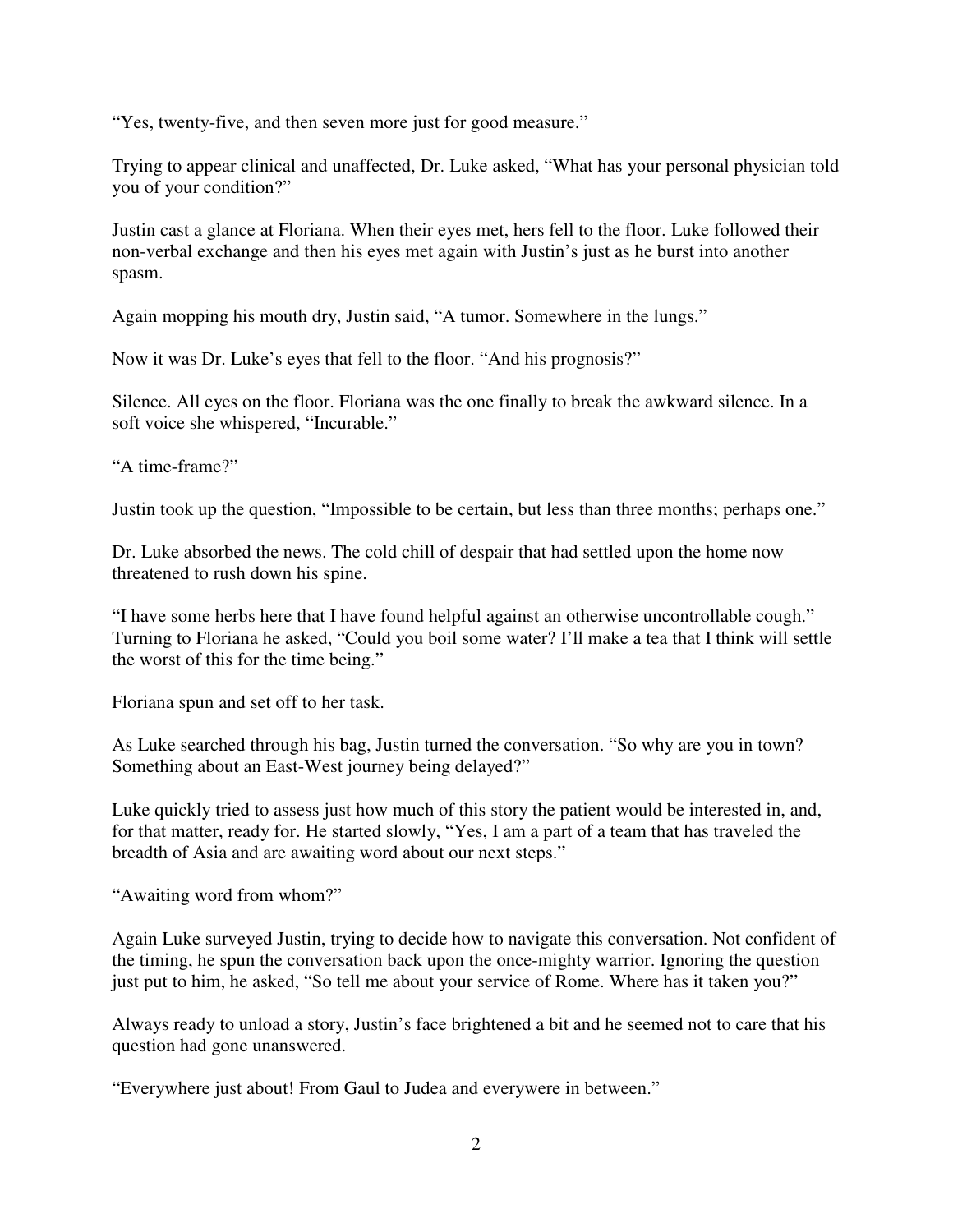"What made you sign up?"

"Since I was a boy in Lanuvium that is all I'd ever wanted."

"Lanuvium? Isn't that near Rome?"

"Yes, a short twenty miles to the southeast. It is hometown of the illustrious General Quirinius. I relished the stories that filtered home about his heroics. Round fires the old ones used to spin the tales of Quirinius's desert campaign in Cyrene, of his peace mission in Pisidia, his conquering the famed mountaineers of the Taurus range, and of his rule in Crete. It was in those nights around the fire that the blood of Rome began to course through my veins and the command of Caesar became an obsession. As soon as I turned twenty I was at the requiting station."

"And you enjoyed it so much you stayed on for 32 years?"

"*Enjoyed* is perhaps not the right word."

He erupted again into a fit. Several minutes later after his chest stopped heaving and he'd caught his breath, he repeated, "'Enjoyed,' as I said, is probably not the word. It was more like a call, I suppose."

"A call?" Luke queried as he raised an eyebrow.

Just then Floriana returned, a steaming kettle in hand. Dr. Luke took it from her and set the herbs to steeping.

He turned back to study this proud legionnaire just as Justin said, "Yes, I suppose 'call' is the right word. It felt like what I was born to do. In the service of Rome I seemed to have found my niche. As if guided by an unseen hand I was where I was supposed to be, doing what I was born to do."

"Not many men can say that."

"No, I suppose not" Justin said as a reflective expression swept over his face.

He paused to assess what he'd just revealed, as if it had never quite occurred to him before. Perhaps half embarrassed by his contemplative mood, he turned the questions back to the doctor. "And you? How did you decide to become a physician?"

"I wanted to help people. I wanted to make a difference. I thought medicine would be the best way to do that."

"And has it been?"

"I can't say that I've felt about medicine what you've described about serving Rome. Maybe I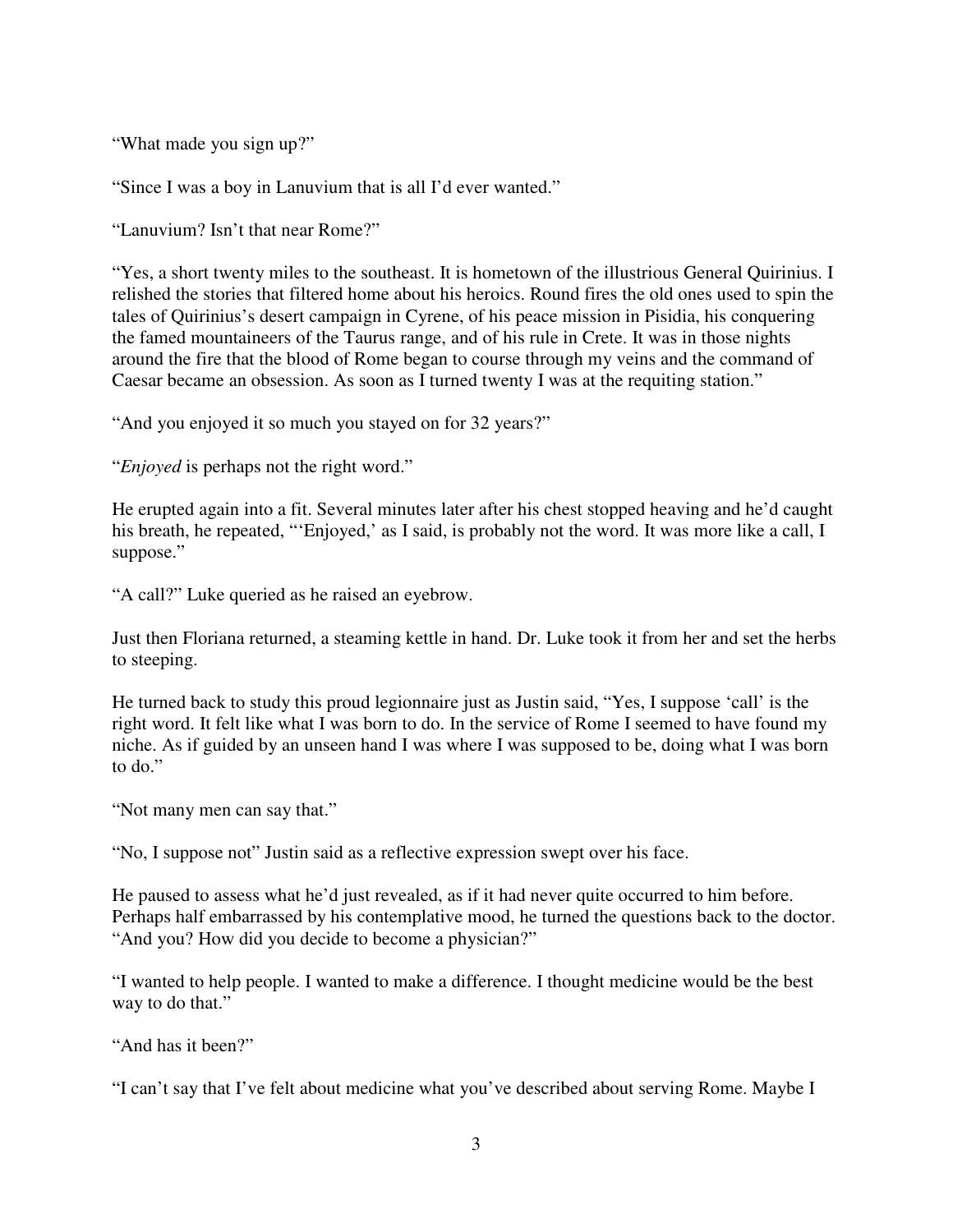am a man with too many interests."

"Such as?"

"History, for one. Medicine is wonderful, don't get me wrong. It does provide an avenue for service, for which I am grateful. But I *love* history."

"Oh! Then I'm your man!" Justine said, seeming to have tapped in to a subterranean stream of energy. "I can provide you details on some of the greatest battles of Rome's past five decades." And so he launched into dramatic expositions of the blood and guts of defending Rome's glory, stopped only by intermittent rounds of coughing, held at bay a bit by sips of Dr. Luke's tea.

Luke leaned back and decided to give this dying man the gift of listening. *Every life is a gift*, he told himself. And he decided to dignify this one with the grace of listening. And besides, his team wasn't headed anywhere just yet.

Time slipped away and the lady of the house appeared again, this time with two bowls of meager soup and a loaf of crusty bread. With a brisk curtsey, she placed it on the roughhewn table at the side of the bed and darted out again.

Dr. Luke propped Justin up in bed and got his soup in hand. Then he gathered up his own and paused momentarily, bowing silently. Then he dug in.

"What was that?" the patient asked.

Luke gnawed on a hunk of bread with a quizzical expression.

"What was *that*?" Justin repeated, gesturing in the doctor's direction.

"A prayer," Luke mumbled through a mouthful of dough.

"Ah, a religious man," the once-great soldier exclaimed, not sarcastically, but not sympathetically either.

The presence of the meal only paused Justin's monologue. Between bites and coughs he launched in again.

Luke decided finally to jump in. "Was everyday as glorious as you describe?"

"Oh no! Tedium's the norm in the army," Justin explained. "You spend ninety-nine percent of your life bored stiff and one percent panic stricken, your life in your hand."

"What's the worst assignment you ever drew?" Luke asked.

"That's an easy one," Justin replied. "Judea."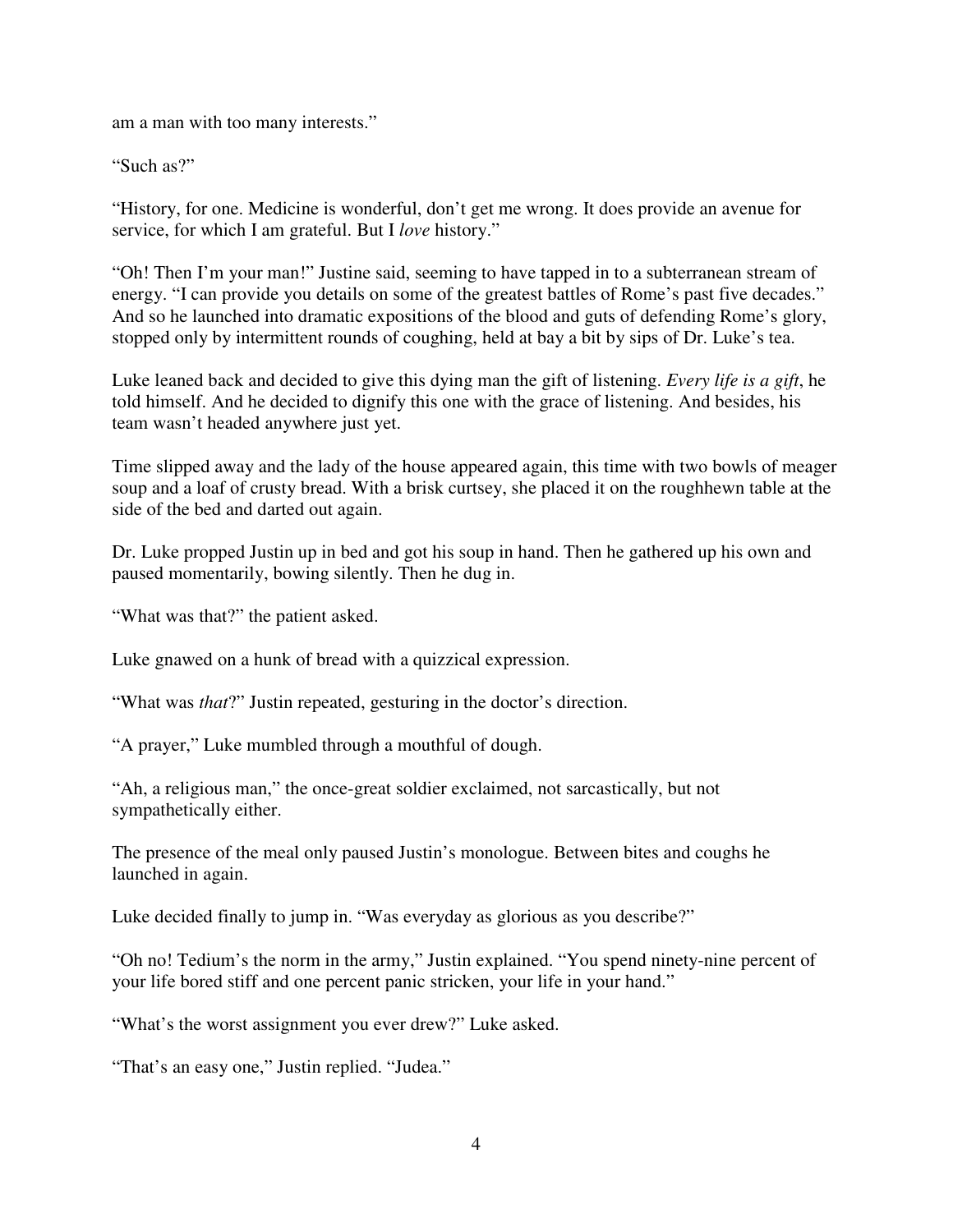"Judea? Why Judea?"

"I was just twenty-three. I'd only been in the service of Rome for three years. I spent those three years putting in one transfer request after another. Finally, I'd been assigned to serve under my hometown hero, Quirinius himself." He paused, "I suppose I thought it would all be like the stories I heard around the fires back home as a kid."

"It was a disappointment?"

"*He* was no disappointment! But my first assignment under him certainly was."

"What was so bad about it?"

"Census work. Counting heads. Absolute tedious monotony!"

At that Luke sat up so quickly that he choked on the bread in his mouth. Now he was the one fighting for air! A moment later he sent the first breath to return to his lungs back out in a startled question, "You were part of the census?"

"Y-e-s," Justin muttered slowly, drawing out the word wondering what could be so exciting about a census, especially *that* census.

"You were in Judea doing census work? Was it the census ordered by Caesar Augustus, say fifty-odd years ago?"

"Yes."

"Oh my! Oh my! I can't believe it! This is awesome!" Luke exclaimed, setting aside his bowl and spoon. "You can help me! *You* can help me!"

Justin clearly was lost and it showed. So Luke slowed down and tried to explain.

"I told you I love history."

"Yes, we've covered that."

"Well, I am actually writing a history right now. And I need eye witness testimony about some aspects of that census, and how it went down in Judea."

"Ok," Justin said, still uncertain of what could be so interesting about the dullest duty he'd ever pulled. "What do you need?"

"Where were you at, precisely?"

"Judea."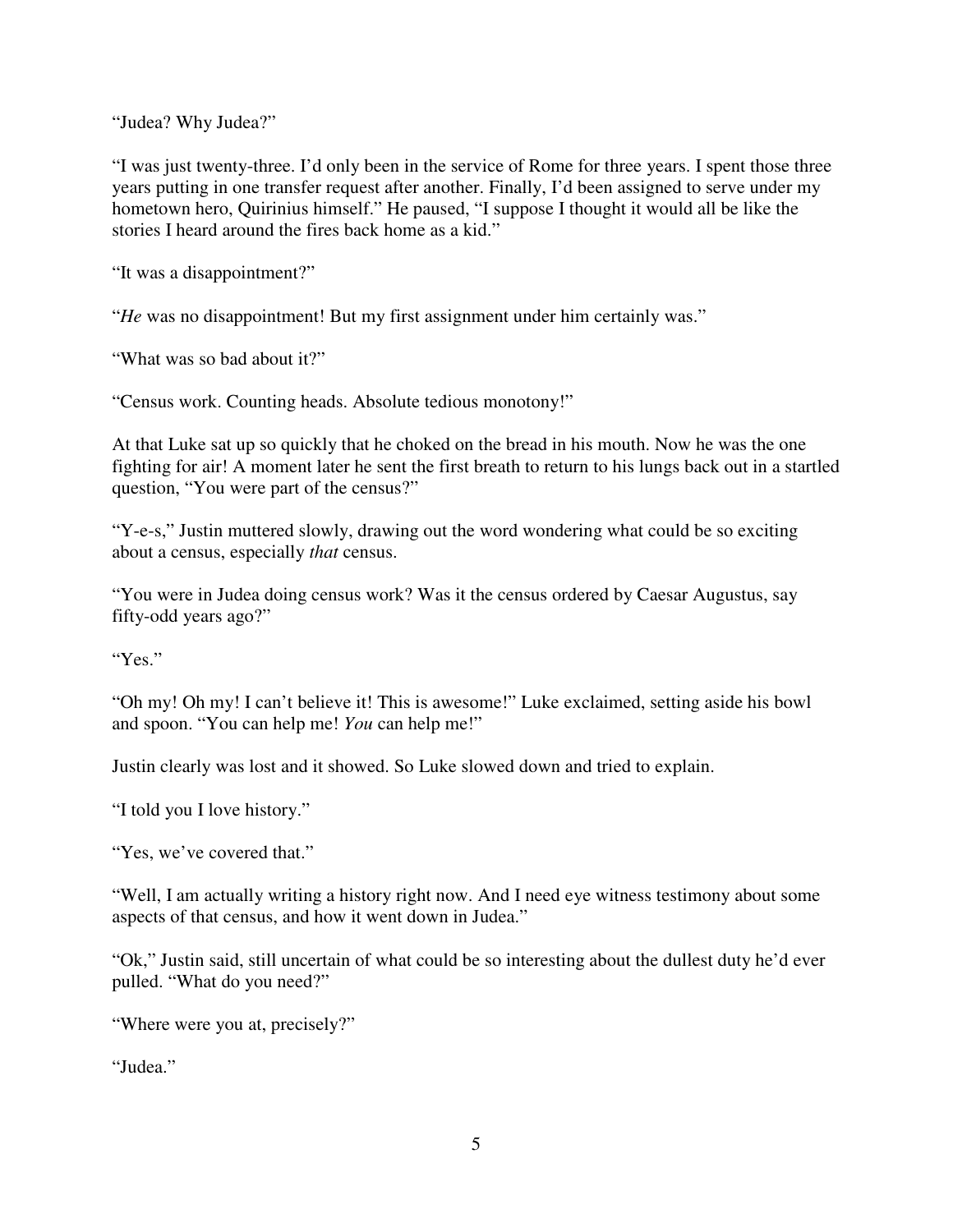"I know, but *where* in Judea?"

"Several places. Mostly backwater villages. Hardly even got to Jerusalem."

"Ok, but *where*?"

"That was half a century ago! I don't recall exactly. The names were strange to me anyway."

Realizing he was going at this the wrong way, Luke changed his approach. "Were you ever in a place called Bethlehem?"

"Bethlehem?" Justin turned the name over in his mind, scouring the landscape of his memory. After a moment his eyes brightened a bit and he asked slowly, "Not too far from Jerusalem?"

"Yes," Luke said nodding excitedly.

Justin's eyes brightened even further, "A sheepherding community, mostly?"

"Y-e-s," Luke said, drawing out the word with rising intensity in his voice.

"Nope," Justin said; his face flat and expressionless. "Nope. No, I don't recall a thing," he said abruptly.

Luke screwed up his face, his hopes clearly dashed. "No? Nothing at all?" he sputtered.

The corner of Justin's mouth slowly curled upward in a wry expression. Then the other corner joined in the fun, until a broad, impish grin exposing the few teeth that remained. "Yes, of course I remember! I was just playing with you!"

What started as a chuckle, erupted instead into another lung-wrenching fit.

Luke grabbed for the tea. After a few sips Justin settled back, smiling through the pain and gasps for air.

"Had you going, didn't I doc?"

"Yes. Yes, you did," Luke replied sheepishly.

"So tell me about it," Luke begged.

"Not much to tell. People. Everywhere people. I don't know what's with those people. Unlike every other citizen of the Empire they insisted they could only register in their ancestral hometowns instead of where they actually resided. What a nightmare! The entire province was like an anthill."

He paused, shook his head almost imperceptibly and took another sip of his tea.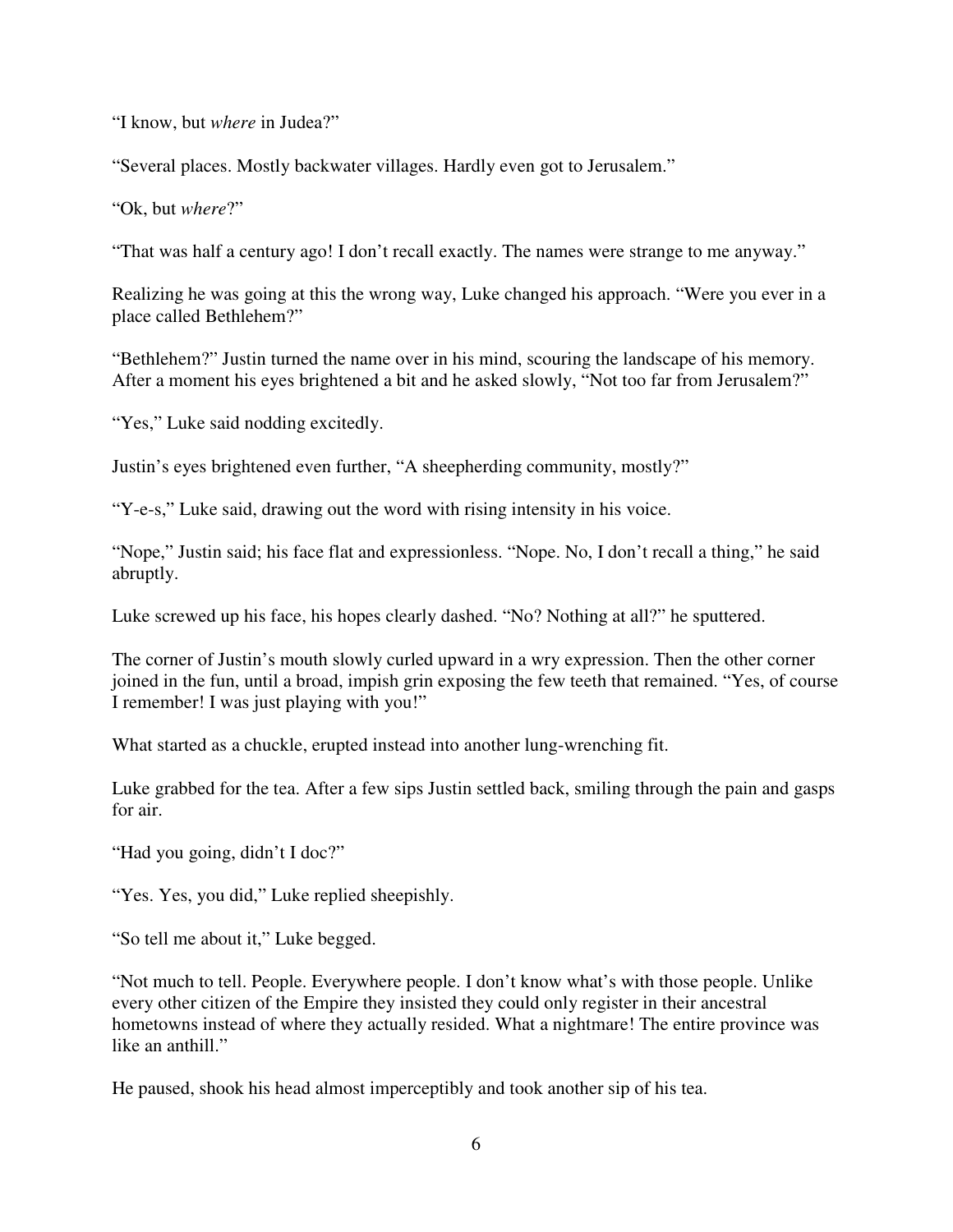"That's the only reason I was there."

"What d'ya mean?" Luke asked.

"The Jews have always been a pain in the Emperor's backside. There was always something fomenting somewhere in those hills. That's why Augustus asked personally for Quirinius to oversee the census in Judea. After his success in making and keeping peace in Pisidia, he was the Emperor's go-to man."

Luke brushed off the stereotypes, "There is someone in particular that I'm interested in."

"We counted thousands! Everyone in the entire Empire had to stand up and be counted. How am I supposed to remember one person?"

"It was actually a man and a pregnant woman. They traveled down to Bethlehem from Galilee, a place called Nazareth." Luke paused; studying the solider's face, he looked for any sign of recognition. Seeing none, he added another hint, "Shortly after they arrived she went into labor. They lodged them with the animals."

"Animals! Why?"

"Like you said, there were people everywhere! There was no room anywhere for them." Luke kept fishing, "The night of the baby's birth there was a commotion."

"What kind of commotion?"

"Shepherds; middle of the night. They came telling a tale of angels announcing the baby's birth."

Justin leaned his head back and though deeply. He chased a ghost of a recollection, but the apparition darted away just as he recognized it as a sliver of something real. He shook his head in frustration. He looked up to give Luke his full attention as he broke the bad news, but then, as quickly as it has disappeared that whisper of a memory danced again on the fringes of his conscious thoughts. His hand went to his mouth again, not this time to stifle a cough, but in concentration as he began putting bits and pieces together into a coherent mental picture.

Slowly, softly he said, "Yes! Yes! I do remember something."

Luke leaned in. "What? What is it?"

"There was some confusion because while they were 'betrothed' . . . isn't that what the Jews call it? Engaged to be married, basically?"

"Yes," Luke tersely replied so as not to break Justin's flow of memory.

"They were betrothed, but she was pregnant. So there was talk about that and some confusion on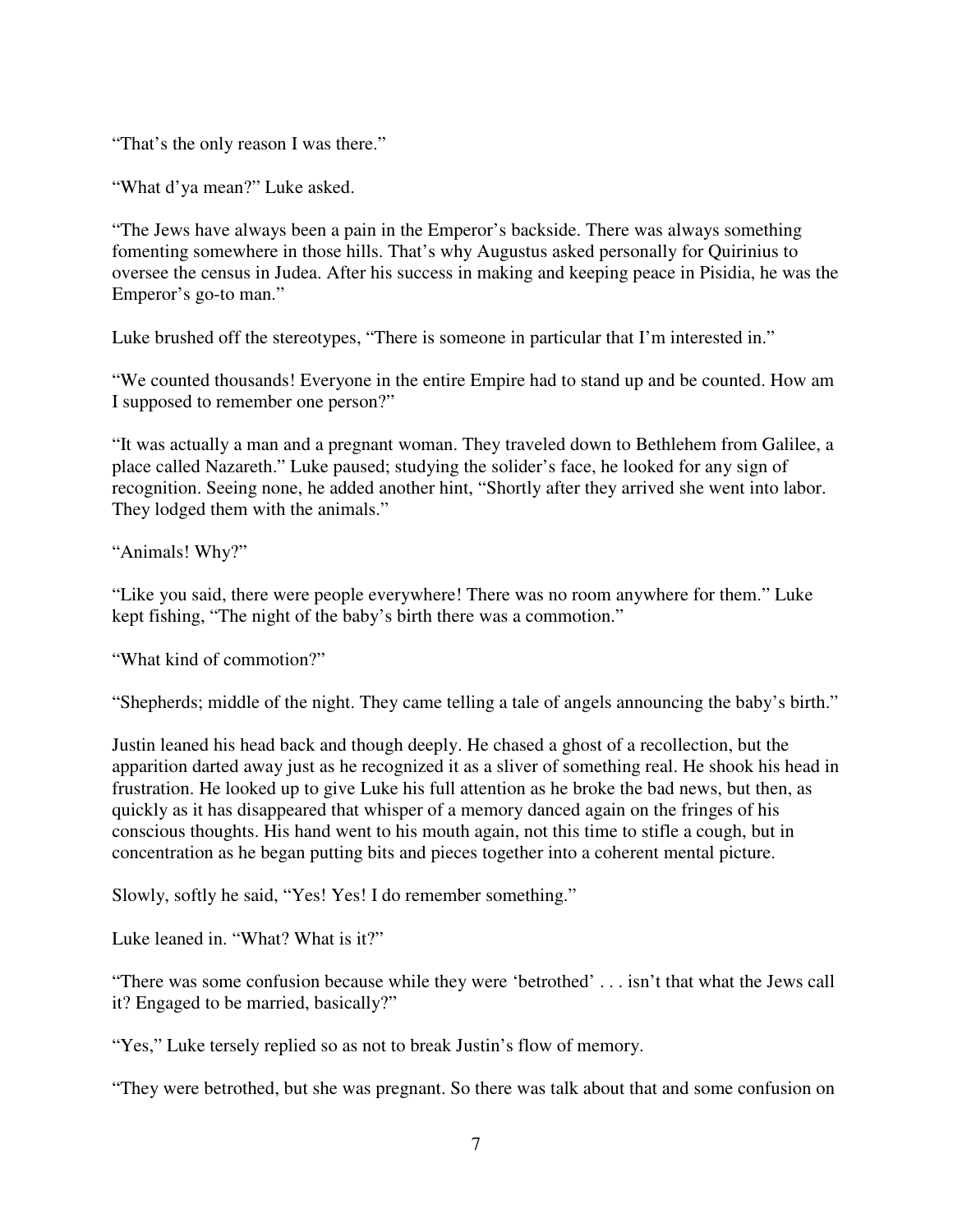exactly how to enroll them for the census." His eyes darted back and forth without fixing upon anything in particular, his mind grinding out the shards of memory. "And, yes, I do recall something about those shepherds. Said something about the child being a savior and they called him Lord. I warned them to watch that talk. Those are titles that belong only to Caesar and if he or one of his loyalists caught wind of it, it would be the end of the baby. As I recall, his parents named Him Jesus."

"Isn't' that weird," Justin said shaking his head with a smile on his face.

"What?" asked Luke.

"Oh, that I'd remember *that* . . . them. After half a century, after thousands of miles, after multiplied thousands of people, I remember *them*." There was lightness in Justin's voice. Tapping his index finger against his temple he said, "I guess the old thinkers not as far gone as some other parts of me."

Turning back to his tea he asked just before taking another draw on the cup, "So what's this history about? Why are you writing it? And what's this baby got to do with it?"

Now it was Luke's turn to momentarily disappear into his thoughts. When he resurfaced he said, "It's the history of another kingdom; of a king unlike any other."

"Humph," Justin grunted unimpressed. "So why are *you* writing it?"

Luke considered his words before vocalizing them. "I guess you might say I'm taking a census of sorts."

"A census?"

"Yes," Luke said, growing more confident in his line of thought. "But I'm not so much looking for those who are already a part of the Kingdom, I'm going about telling people the story of this baby who became King and of his Kingdom. I'm inviting them to stand up and be counted as one of His subjects, as citizens of his kingdom."

"Careful there, doc!" Those are dangerous words even today, *especially* today.

Luke was quite, clearly thinking about Justin's words. "Let me ask you this question," Luke finally said. "What do you think of Claudius?"

"Claudius is our Emperor!" Justin said with the snap of military readiness and utter devotion.

"Yes, of course he is," Luke replied in an impassive tone. "But what I mean is, what do you think of the *man* Claudius?"

"I don't understand the question," Justin countered.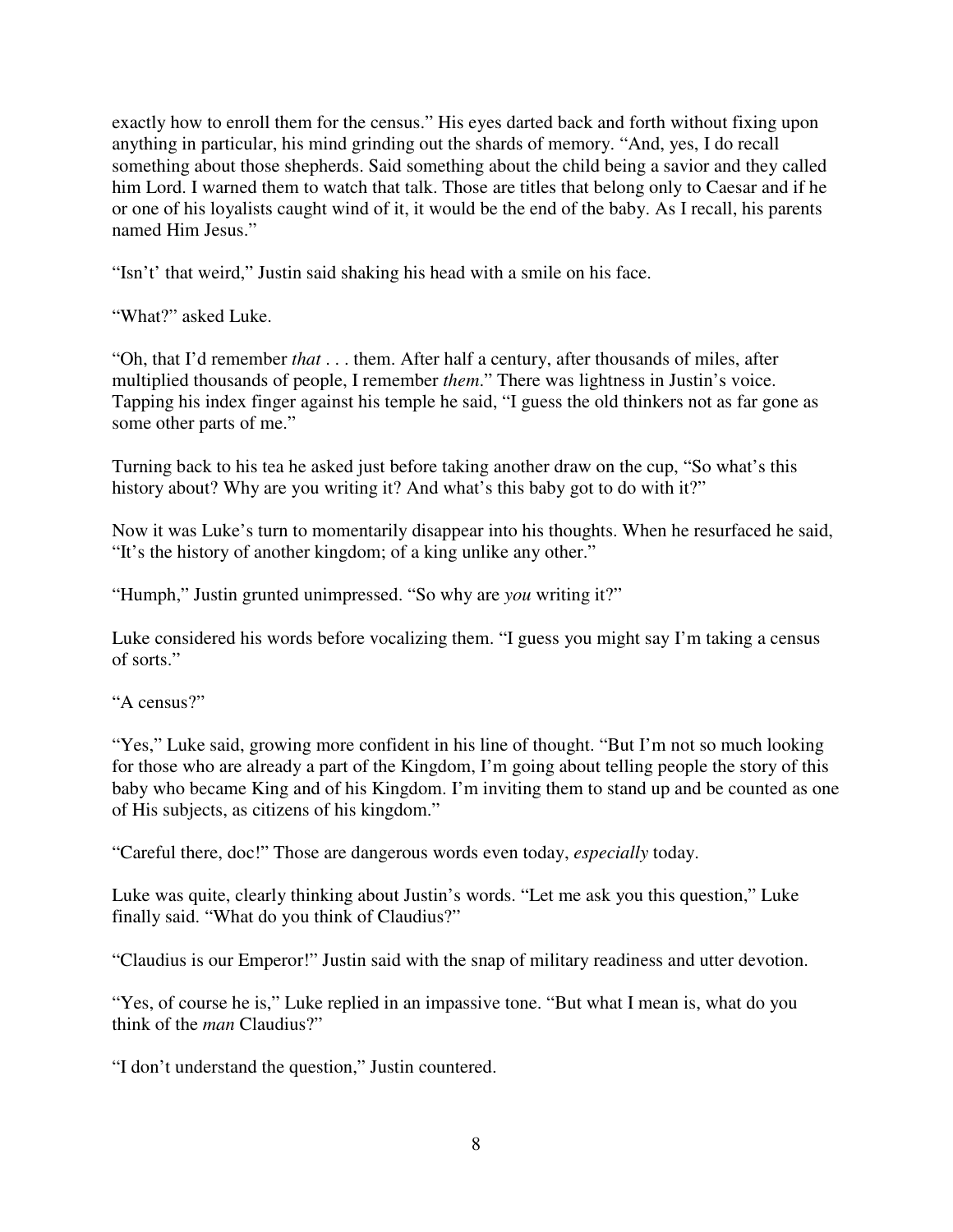"As a man, as a human being, does he demand your loyalty? Does he inspire you? Does he capture your heart?"

"Why, yes, yes he does," Justin said with a flat unconvincing air.

"The bribes?" Luke queried aloud.

"We don't have independent verification of those," Justin retorted.

"And the assignation of senators?"

"Well . . ." Justin muttered, his voice trailing off without further comment.

"And his treatment of the Jews?"

"What about the Jews!" Justin snapped with a bite in his voice.

"He's forced them all out of Rome."

"So?"

"So is he a king for all the people? For all Romans?"

"I don't understand what you are trying to get at?"

Luke gathered himself and then asked, "Doesn't your heart long for more? More from life? More from love? More than this world, this life, this . . . Empire can offer?"

Justin turned his eyes toward the window in silence.

Luke took the silence as an opening. "Justin, aren't we all made for *more*?"

The line of inquiry was finding resonance in the heart of this man who had lived his dream and was now facing a soon and likely painful death. His silence was deafening.

Luke continued, "What about what comes next? What can Rome do for you when you are gripped in that final fit of coughing and gasping for a last breath that just won't come to you?"

"Justin, I know a King who won't abandon you, even then, *especially* then. In fact, he has faced and conquered death itself."

Justin cast an annoyed expression at his doctor. "What is that supposed to mean? Who are you talking about?"

Luke gently replied, "Justin, you already know him."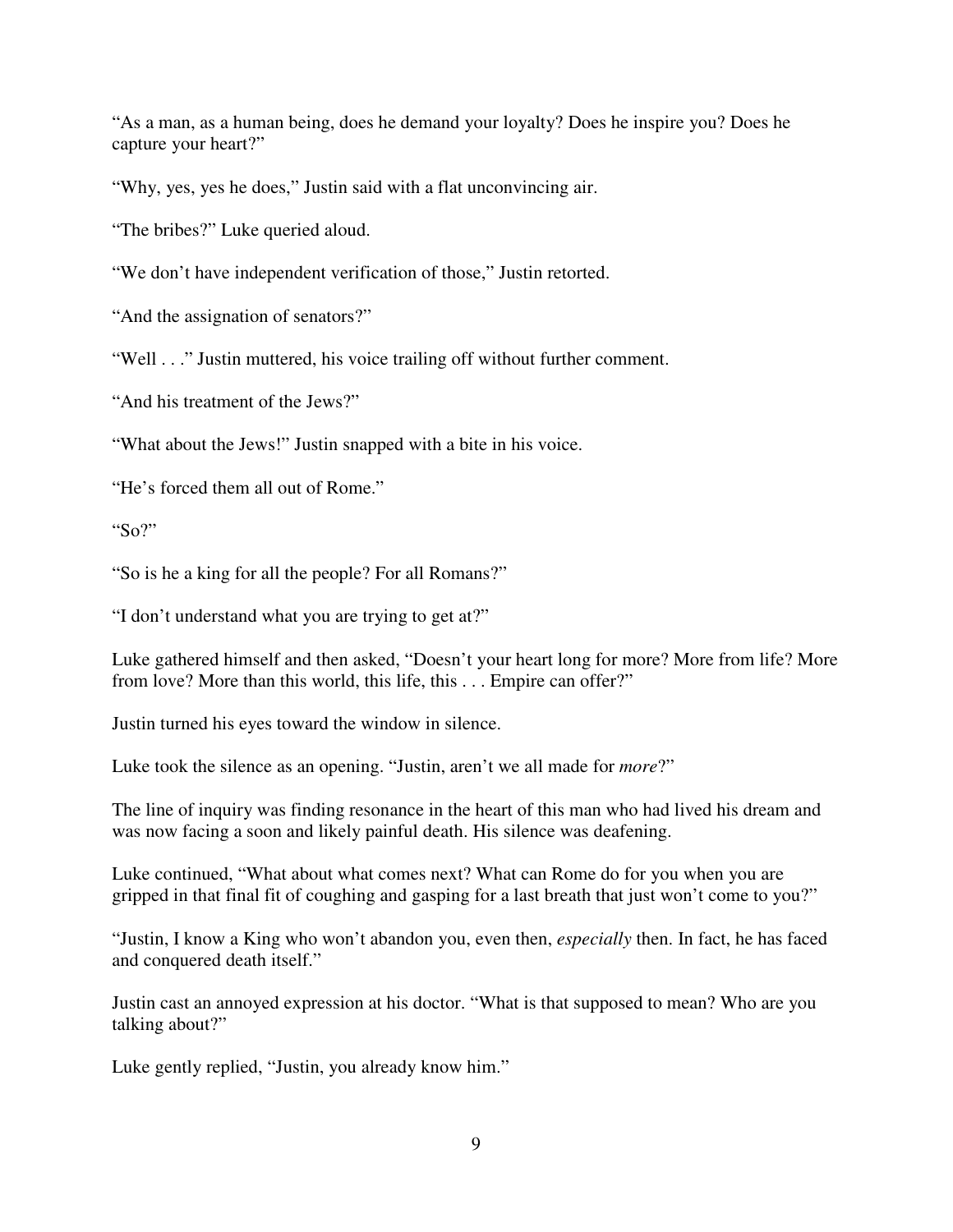"I do?"

"His name is Jesus."

"The baby!?"

"The same. Do you know what became of Him?"

"No, why would I?"

"He escaped a death plot by Herod, when just an infant."

"You mean he was still in Bethlehem when Herod ordered the slaughter?"

"He was the reason Herod ordered the slaughter! But the God sent an angel to warn his father, and they escaped. They fled to Egypt and didn't return until it was safe. Then they settled in a village named Nazareth."

Justin pressed his lips together and shook his head, clearly still not seeing the point.

"There in Nazareth he grew up. At thirty years of age Jesus began to preach, announcing that a new kingdom—the Kingdom of *God*—was at hand. He invited everyone to enter that Kingdom and to bow to Him as King."

"And how'd that go?"

"Well, actually quite well, outside of Jerusalem."

"I suppose—I know anyone connected to Rome wouldn't think much of that and I'd guess the Jewish leaders didn't either."

"Right," acknowledged Luke. "In fact, they killed him for it."

"What! How?"

"They crucified him."

"When?"

"Almost twenty years ago."

"But here's the thing . . ." Luke paused to consider how to proceed. "Here's the thing. Justin, he didn't stay dead."

"What?" Justin asked incredulously.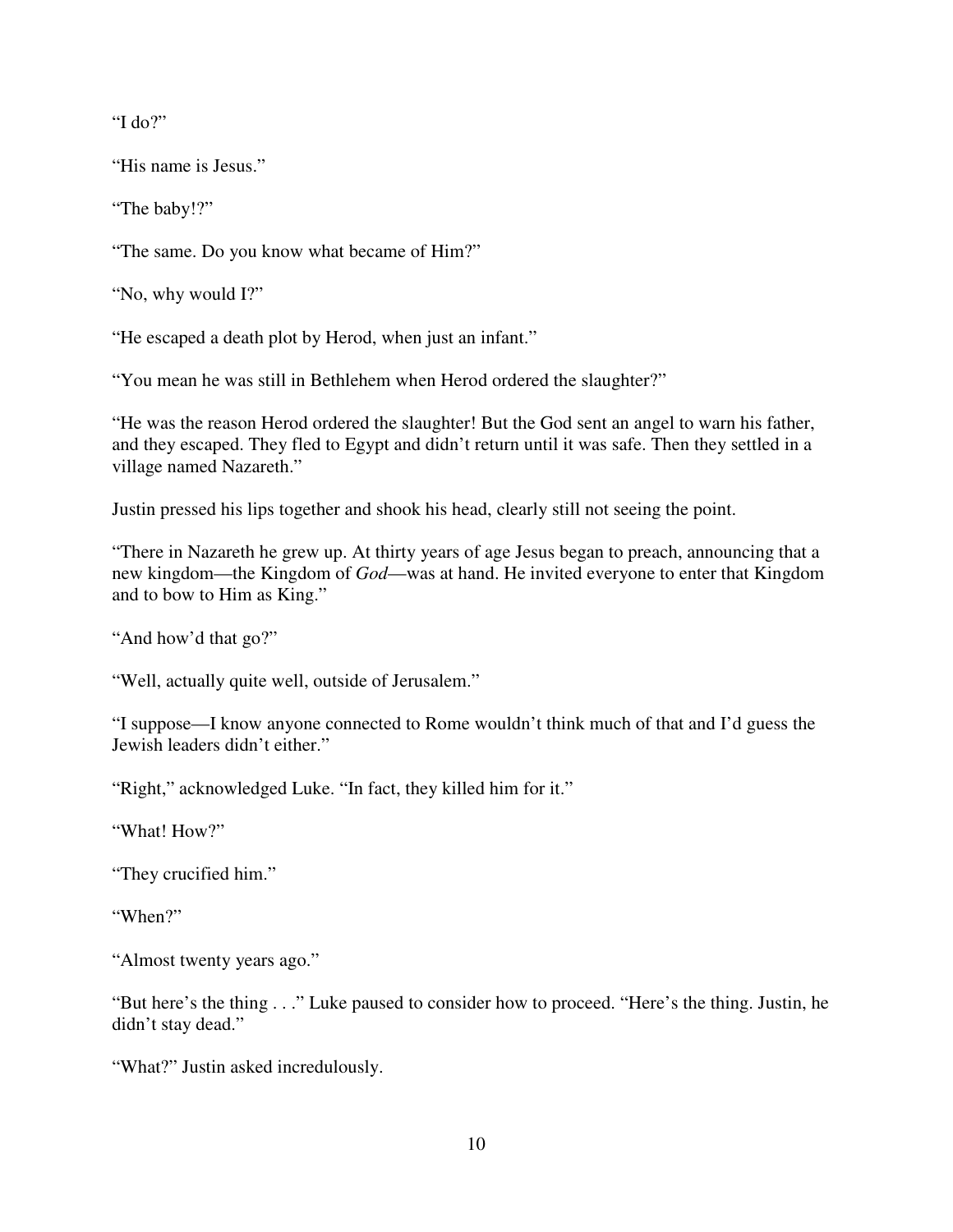"It's true. There are hundreds of witnesses. None of the authorities could prove otherwise, though they did start some rumors trying to spin things to their advantage."

"And Justin . . ."

"What?"

"Before he died he told them he would rise again."

"He said that his death was necessary, as a substitution for ours."

"You know what, doc, I'm sorry, I just don't understand," the solider said with a weary voice.

"The prophets—Jewish prophets—foretold his coming, describing it and his life and his death in detail hundreds of years before it happened. Not just one or two generalities, but dozens of specific details."

"You seem pretty sure about this."

"I told you I am a historian. I've done the research. But you've got to add to that that hundreds of eye witnesses have reported seeing him alive after having been crucified and buried for three days … and He said that is what would happen!"

"Ok, so where is he now?" Justin asked.

"He, before the eyes of his followers, was taken up into the heavens alive . . . promising to return and establish everywhere the Kingdom He'd been telling everyone about."

"So *you* are a part of this Kingdom?" Justin inquired.

"Yes, I am."

There was a long pause as each man considered all that had just passed between them. The silence was broken finally by more eruptions, fresh blood and fitful gasps for air. Tortured convulsions wrenched Justin's body.

Floriana appeared again in the doorway, tears in her eyes as she leaned her weight against the doorframe. Luke asked for more hot water as he searched his bag for a fresh batch of herbs.

This round was the worst yet. It left Justin pale, weakened, watery-eyed, and fearful. Luke tried to raise him enough to get some tea down between spasms.

The doctor's left arm under the legionnaire's broad shoulders and the cup in his right hand, the two men found themselves face to face. Terror gazed into compassion.

Without breaking their gaze, Luke begged, "Justin, wouldn't you like to know my King?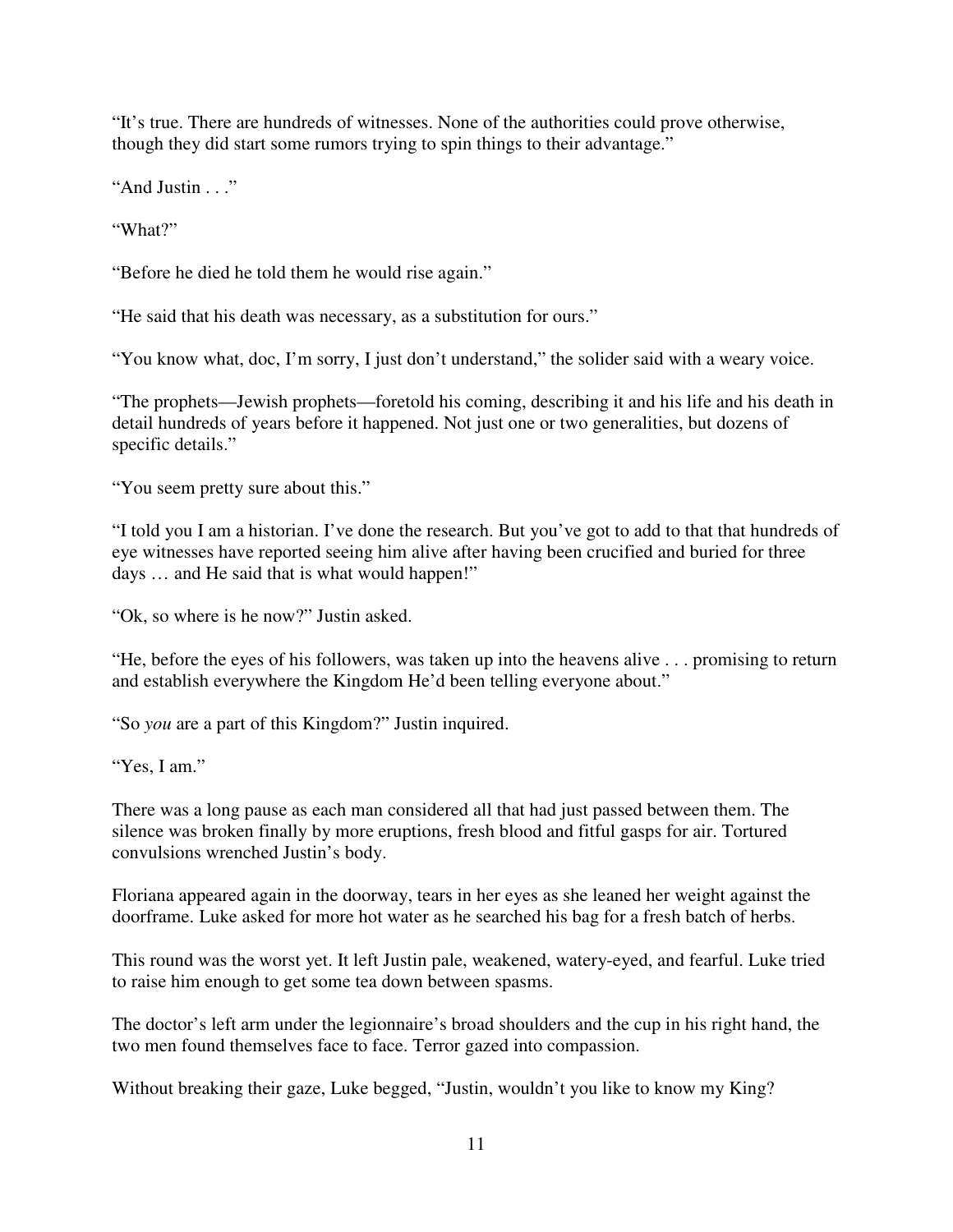Wouldn't you like a share in his life, in a life that cannot die, a life that outlives this life? Wouldn't you like to know that peace awaits you on the other side of this final battle?"

The powerful warrior was now a broken wreck; broken not only in body, but in soul. His whole life, his highest ideals, his faithful service to the Empire, none of it could stand up to the enemy that was stealing his breath from him. His greatest victories were meaningless here, now, against the enemy of death.

His lips quivered, nearly too weak to form the words, "Tell me more about this King, Jesus."

"He told us he is the Son of God. That he had come to earth to save us. That his death was the means by which he would secure this salvation. He promised to defeat death forever by rising from the dead. And, well, all the facts say he did just that. He offers this salvation not only to Jews, but to all, Gentiles included. It doesn't matter who you are or what you'd done, Jesus' death covers it all."

The battle-hardened solider of Rome managed to croak out, "What's the catch?"

"No catch. Just humble yourself, confess Jesus as King and Lord and Savior. Give him your highest allegiance. Leave off your sin and pledge the rest of your life to him and to his kingdom. Do that and he writes your name down in the Book of Life, recording you as a citizen of his Kingdom."

"And that works? I mean, it has worked for *you*?"

"Justin, I can't even begin to tell you! But, yes, yes, a thousand times yes!"

Floriana had settled in on her knees on the opposite side of the bed and had heard every word. She looked with longing upon her dying husband.

Justin gathered himself and said, "Do you understand what this would mean for me?"

Luke nodded, "I think I do."

"I have lived my entire life wanting nothing but to serve Rome. I have given every ounce of my strength and devotion to this kingdom and to its Caesar. I have yearly renewed the Sacramentum, the soldier's oath, swearing that Caesar is my lord, my king, my savior."

He was quiet a moment as he collected his breath.

"I would have to utterly disavow all that I've lived for. And, if Rome finds out, it will mean my death."

Luke didn't answer quickly, but he never broke his eye contact with Justin. Finally, he said, "I know." And then he asked, "Will you, even now, at the last hour of your life, bow to Jesus as your king? Will you ask him to forgive you and accept you into his kingdom?"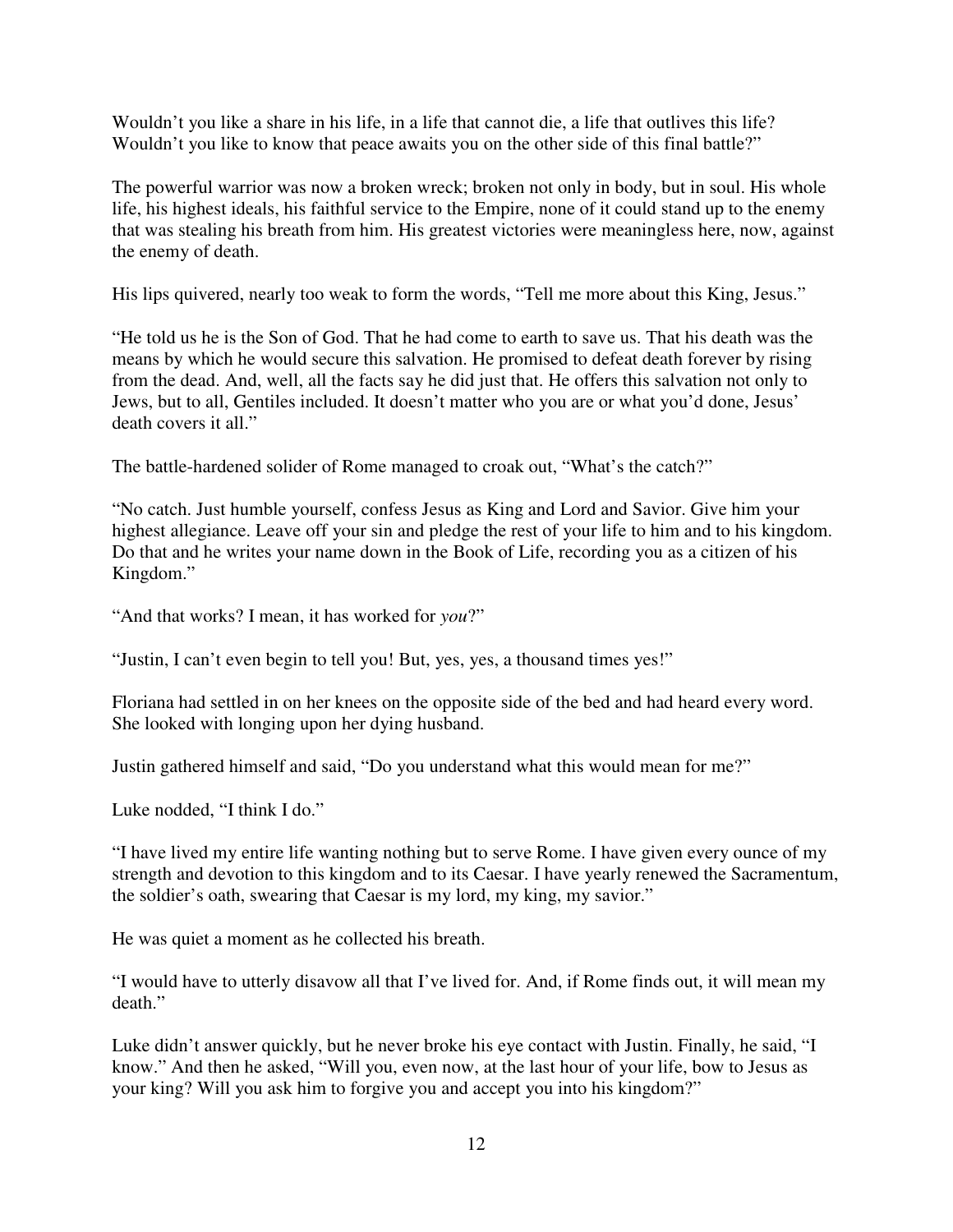Justin was quiet.

"You're going to die one way or the other; maybe tonight, maybe next week, maybe a month from now. But Justin, you're going to die. We all are. But what then?"

Rome's soldier took in the words without argument. There was no fight left in him. Rome had given him a lifetime of labor, a cause to believe in, a champion to defend. But other than a broken body, a parcel of land and a trifle of a pension, what did he have to show for it? Where was Rome now? Where was lord-Caesar now? Where was Claudius the savior in his darkest hour?

With his left hand he motioned for Floriana to go to the chest in the corner of the room. She rose and pulled it over. "Open it," Justin demanded. As she lifted the lid, Luke beheld the trophies of Justin's service. Medals of valor, a robe of honor, faded armor.

Justin turned his eyes to Luke, "With my blood I earned these things and the glories they represent."

"With *his* blood Jesus bought you to be his very own, to free you from the one enemy you could not conquer—yourself."

Justin nodded his head. "And he rose again," he said, repeating what he'd heard Luke report earlier.

"Yes. Justin, please. Come to Jesus. He is the King of kings, and the Lord of lords. The man I travel with love to repeat what the prophets said about Jesus long before he ever came, 'Every knee shall bow and every tongue confess that Jesus Christ is Lord.' Justin, everyone, even Caesar will bow to Jesus one day when he comes again. The prophets said that his kingdom is an everlasting kingdom. Long after Rome is gone, Jesus' kingdom will endure."

Justin did not argue and he did not move. But his face betrayed a colossal battle being waged for the soul of a solider who'd survived every battle he'd ever faced.

After some moments Justin turned to Floriana, pointed at the chest and ordered with an authority that still had the faint echo of a man who had commanded many—"Take it away! Take it into the street! Be gone with it!"

Florina's eyes widened.

"Take it!" Justin commanded.

She moved quickly, dragging it from the room.

Luke studied the soldier's face, trying to discern which direction the battle would turn. But Justin needed several minutes to rally his strength. When Florina had returned to her husband's side, he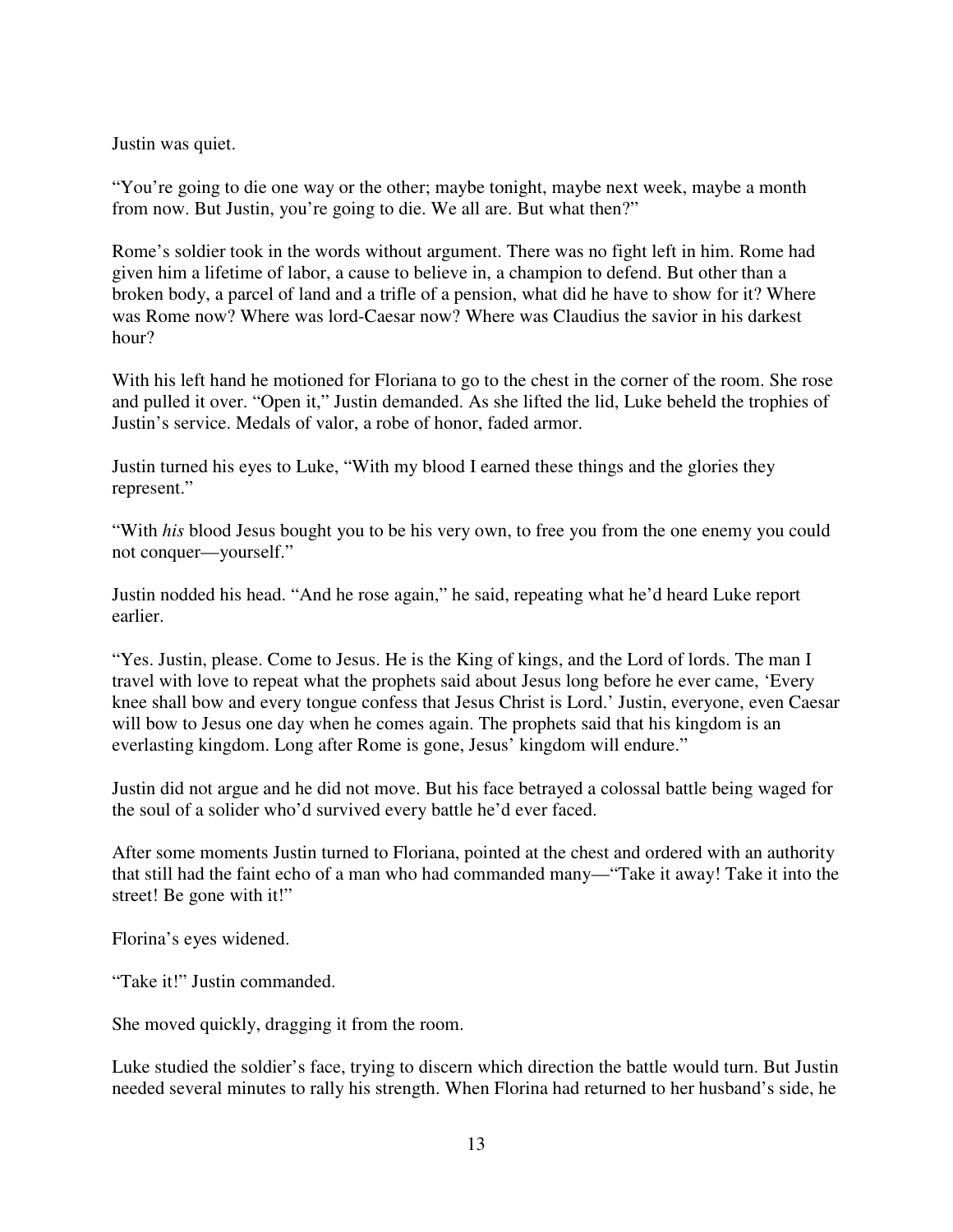said to both of them, "Help me sit up."

They lifted his upper body and managed to swing his legs over the side of the bed. They steadied him as he appeared faint. A cough erupted again, doubling him over and threatening to roll him onto the floor. They held him tight and Luke reached again for the tea. As the few sips he could get down had their effect, Justin slid off the side of the bed and onto his knees.

Neither Floriana or Luke understood what Justin was after. Finally settled in on his knees with his wife and doctor flanking him on either side, Justin said, "Ok, so what do I do?"

Luke and Floriana exchanged a bewildered glance. "About what?" Luke asked.

"About Jesus!" Justin said as if his intentions should have been clear to them both.

"You mean how do you surrender yourself to Jesus as your Savior and King?"

"Yes," Justin said, "of course. What else?"

"Well," Luke started, "the only way to stand up and be counted in Jesus' kingdom is to bow your knee to him as Lord and King."

"Ok, I've got the part about the knees down. Now what do I do? In Caesar's army we swear the Sacramentum. Does Jesus have some kind of oath I have to swear?"

"Well, not exactly. I mean, there aren't any magic words or prescribed formula. Jesus looks at the heart to see whether we mean it, but we do need to confess with our mouths that Jesus is Lord."

Luke thought a moment and then said, "Justin you've confessed thousands of time that Caesar is lord and you, as a sometimes census taker, have listened to many thousands of the citizens of his kingdom pledge their allegiance to him. I think if you just start speaking to Jesus, the words will come to you."

With that Justin dropped his head and opened his lips, as if he hoped something worthy would emerge. He hesitated, then launched in, 'God, this is Manius Galarius Justinius, a once proud soldier of Rome's army and a servant of her lord, savior and king, the Emperor Caesar. I have often sworn him to be my king and his realm to be my kingdom. I know now that that is only partly true. I have heard—and I believe—that Jesus, your Son, is the true and only and ultimate king. I believe you, Jesus, died to pay for my wrongdoing. Please forgive me my sins. I have heard—and believe—that you have defeated death and are alive again, and that you offer eternal life to those who need it and ask for it. O, Jesus, I need this eternal life, for this one I have is about to run out. I now pledge my allegiance to you above all other gods and all other lords and all other saviors. I ask that you mark me down as a citizen of your kingdom, for the one I've served here is failing and cannot survive."

Justin paused as if uncertain how to continue. He turned to look at Luke for some direction. He